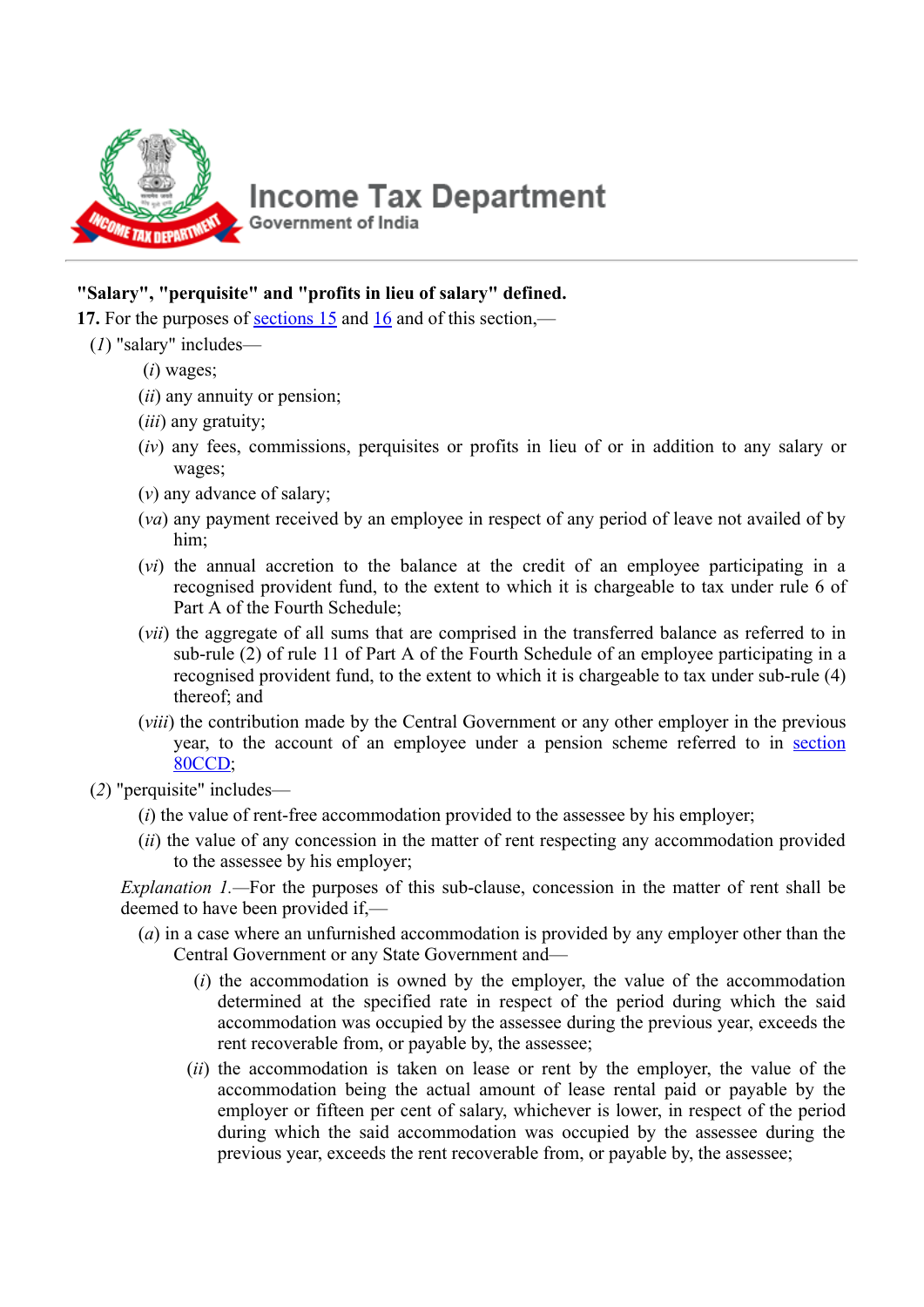- (*b*) in a case where a furnished accommodation is provided by the Central Government or any State Government, the licence fee determined by the Central Government or any State Government in respect of the accommodation in accordance with the rules framed by such Government as increased by the value of furniture and fixtures in respect of the period during which the said accommodation was occupied by the assessee during the previous year, exceeds the aggregate of the rent recoverable from, or payable by, the assessee and any charges paid or payable for the furniture and fixtures by the assessee;
- (*c*) in a case where a furnished accommodation is provided by an employer other than the Central Government or any State Government and—
	- (*i*) the accommodation is owned by the employer, the value of the accommodation determined under sub-clause (*i*) of clause (*a*) as increased by the value of the furniture and fixtures in respect of the period during which the said accommodation was occupied by the assessee during the previous year, exceeds the rent recoverable from, or payable by, the assessee;
	- (*ii*) the accommodation is taken on lease or rent by the employer, the value of the accommodation determined under sub-clause (*ii*) of clause (*a*) as increased by the value of the furniture and fixtures in respect of the period during which the said accommodation was occupied by the assessee during the previous year, exceeds the rent recoverable from, or payable by, the assessee;
- (*d*) in a case where the accommodation is provided by the employer in a hotel (except where the assessee is provided such accommodation for a period not exceeding in aggregate fifteen days on his transfer from one place to another), the value of the accommodation determined at the rate of twenty-four per cent of salary paid or payable for the previous year or the actual charges paid or payable to such hotel, whichever is lower, for the period during which such accommodation is provided, exceeds the rent recoverable from, or payable by, the assessee.

*Explanation 2.—*For the purposes of this sub-clause, value of furniture and fixture shall be ten per cent per annum of the cost of furniture (including television sets, radio sets, refrigerators, other household appliances, air-conditioning plant or equipment or other similar appliances or gadgets) or if such furniture is hired from a third party, the actual hire charges payable for the same as reduced by any charges paid or payable for the same by the assessee during the previous year.

*Explanation 3.*—For the purposes of this sub-clause, "salary" includes the pay, allowances, bonus or commission payable monthly or otherwise or any monetary payment, by whatever name called, from one or more employers, as the case may be, but does not include the following, namely:—

- (*a*) dearness allowance or dearness pay unless it enters into the computation of superannuation or retirement benefits of the employee concerned;
- (*b*) employer's contribution to the provident fund account of the employee;
- (*c*) allowances which are exempted from the payment of tax;
- (*d*) value of the perquisites specified in this clause;

(*e*) any payment or expenditure specifically excluded under the proviso to this clause.

*Explanation 4.*—For the purposes of this sub-clause, "specified rate" shall be—

- (*i*) fifteen per cent of salary in cities having population exceeding twenty-five lakhs as per 2001 census;
- (*ii*) ten per cent of salary in cities having population exceeding ten lakhs but not exceeding twenty-five lakhs as per 2001 census; and
- (*iii*) seven and one-half per cent of salary in any other place;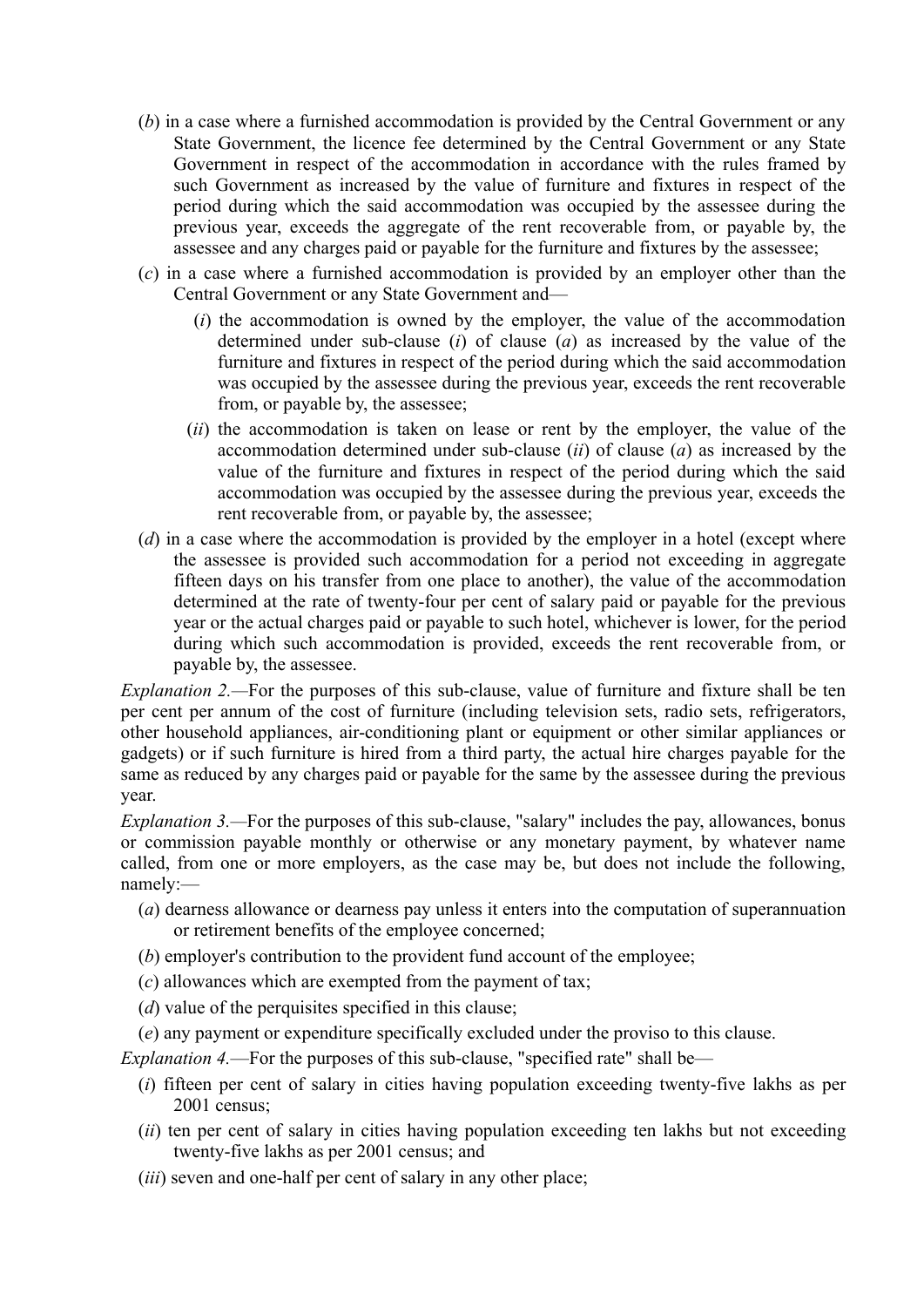- (*iii*) the value of any benefit or amenity granted or provided free of cost or at concessional rate in any of the following cases—
	- (*a*) by a company to an employee who is a director thereof;
	- (*b*) by a company to an employee being a person who has a substantial interest in the company;
	- (*c*) by any employer (including a company) to an employee to whom the provisions of paragraphs (*a*) and (*b*) of this sub-clause do not apply and whose income under the head "Salaries" (whether due from, or paid or allowed by, one or more employers), exclusive of the value of all benefits or amenities not provided for by way of monetary payment, exceeds fifty thousand rupees:

*Explanation.*—For the removal of doubts, it is hereby declared that the use of any vehicle provided by a company or an employer for journey by the assessee from his residence to his office or other place of work, or from such office or place to his residence, shall not be regarded as a benefit or amenity granted or provided to him free of cost or at concessional rate for the purposes of this sub-clause;

(*iiia*) [\*\*\*]

- (*iv*) any sum paid by the employer in respect of any obligation which, but for such payment, would have been payable by the assessee;
- (*v*) any sum payable by the employer, whether directly or through a fund, other than a recognised provident fund or an approved superannuation fund or a Deposit-linked Insurance Fund established under section 3G of the Coal Mines Provident Fund and Miscellaneous Provisions Act, 1948 (46 of 1948), or, as the case may be, section 6C of the Employees' Provident Funds and Miscellaneous Provisions Act, 1952 (19 of 1952), to effect an assurance on the life of the assessee or to effect a contract for an annuity;
- (*vi*) the value of any specified security or sweat equity shares allotted or transferred, directly or indirectly, by the employer, or former employer, free of cost or at concessional rate to the assessee.

*Explanation.*—For the purposes of this sub-clause,—

- (*a*) "specified security" means the securities as defined in clause (*h*) of section 2 of the Securities Contracts (Regulation) Act, 1956 (42 of 1956) and, where employees' stock option has been granted under any plan or scheme therefor, includes the securities offered under such plan or scheme;
- (*b*) "sweat equity shares" means equity shares issued by a company to its employees or directors at a discount or for consideration other than cash for providing know-how or making available rights in the nature of intellectual property rights or value additions, by whatever name called;
- (*c*) the value of any specified security or sweat equity shares shall be the fair market value of the specified security or sweat equity shares, as the case may be, on the date on which the option is exercised by the assessee as reduced by the amount actually paid by, or recovered from, the assessee in respect of such security or shares;
- (*d*) "fair market value*"* means the value determined in accordance with the method as may be prescribed;
- (*e*) "option*"* means a right but not an obligation granted to an employee to apply for the specified security or sweat equity shares at a predetermined price;
- (*vii*) the amount of any contribution to an approved superannuation fund by the employer in respect of the assessee, to the extent it exceeds one lakh and fifty thousand rupees; and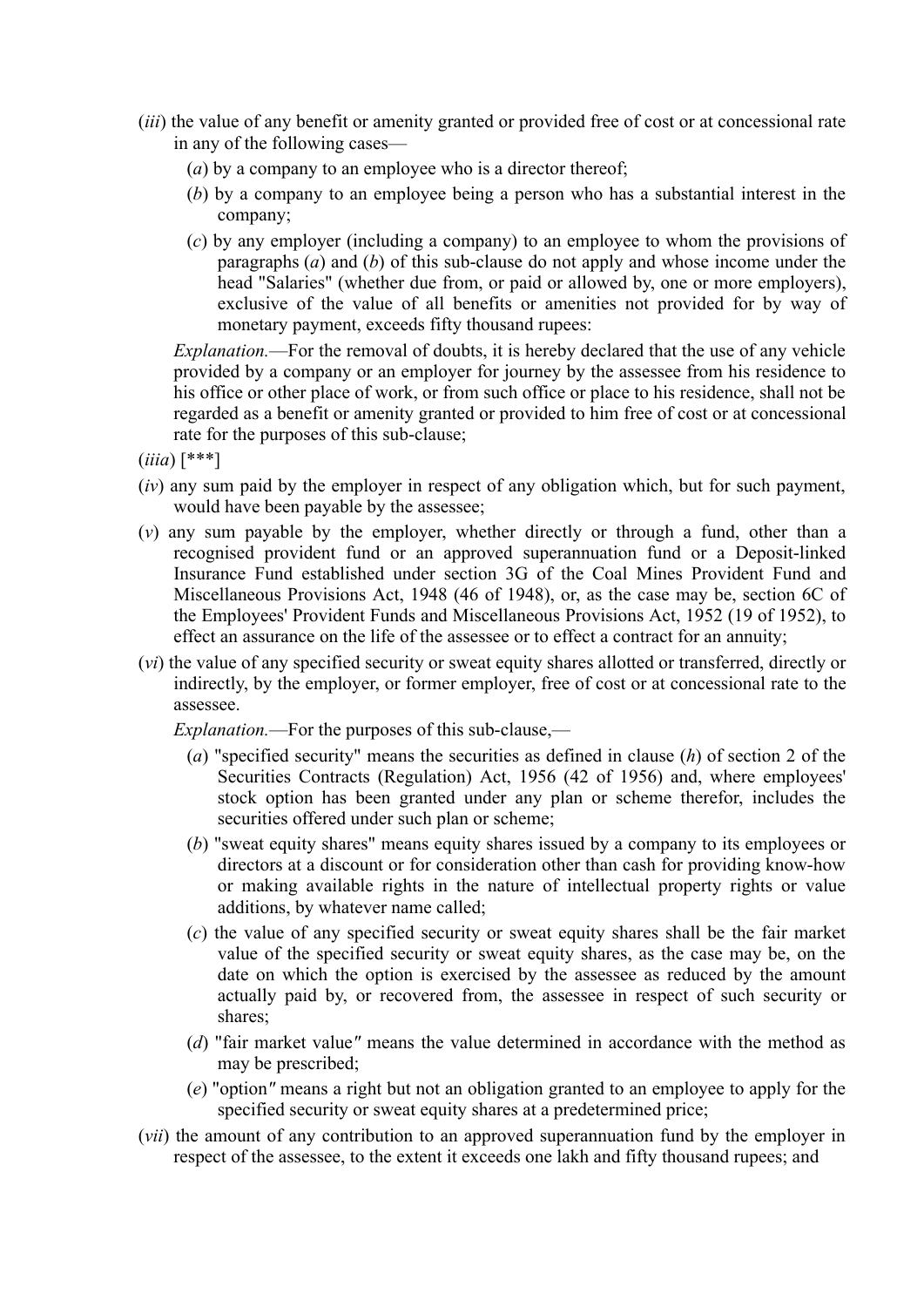**Following sub-clauses (***vii***) and (***viia***) shall be substituted for the existing sub-clause (***vii***) of clause (***2***) of section 17 by the Finance Act, 2020, w.e.f. 1-4-2021:**

- *(*vii*) the amount or the aggregate of amounts of any contribution made to the account of the assessee by the employer—*
	- *(*a*) in a recognised provident fund;*
	- *(*b*) in the scheme referred to in sub-section (1) of [section 80CCD;](javascript:ShowMainContent() and*
	- *(*c*) in an approved superannuation fund,*

*to the extent it exceeds seven lakh and fifty thousand rupees in a previous year;*

*(*viia*) the annual accretion by way of interest, dividend or any other amount of similar nature during the previous year to the balance at the credit of the fund or scheme referred to in sub-clause (*vii*) to the extent it relates to the contribution referred to in the said subclause which is included in total income under the said sub-clause in any previous year computed in such manner as may be prescribed; and*

(*viii*) the value of any other fringe benefit or amenity as may be prescribed:

**Provided** that nothing in this clause shall apply to,—

- (*i*) the value of any medical treatment provided to an employee or any member of his family in any hospital maintained by the employer;
- (*ii*) any sum paid by the employer in respect of any expenditure actually incurred by the employee on his medical treatment or treatment of any member of his family—
	- (*a*) in any hospital maintained by the Government or any local authority or any other hospital approved by the Government for the purposes of medical treatment of its employees;
	- (*b*) in respect of the prescribed diseases or ailments, in any hospital approved by the Principal Chief Commissioner or Chief Commissioner having regard to the prescribed guidelines :

**Provided** that, in a case falling in sub-clause (*b*), the employee shall attach with his return of income a certificate from the hospital specifying the disease or ailment for which medical treatment was required and the receipt for the amount paid to the hospital;

- (*iii*) any portion of the premium paid by an employer in relation to an employee, to effect or to keep in force an insurance on the health of such employee under any scheme approved by the Central Government or the Insurance Regulatory and Development Authority established under sub-section (1) of section 3 of the Insurance Regulatory and Development Authority Act, 1999 (41 of 1999), for the purposes of clause (*ib*) of sub-section (1) of section 36;
- (*iv*) any sum paid by the employer in respect of any premium paid by the employee to effect or to keep in force an insurance on his health or the health of any member of his family under any scheme approved by the Central Government or the Insurance Regulatory and Development Authority established under sub-section (1) of section 3 of the Insurance Regulatory and Development Authority Act, 1999 (41 of 1999), for the purposes of section 80D;
- (*v*) [\*\*\*]
- (*vi*) any expenditure incurred by the employer on—
	- (*1*) medical treatment of the employee, or any member of the family of such employee, outside India;
	- (*2*) travel and stay abroad of the employee or any member of the family of such employee for medical treatment;